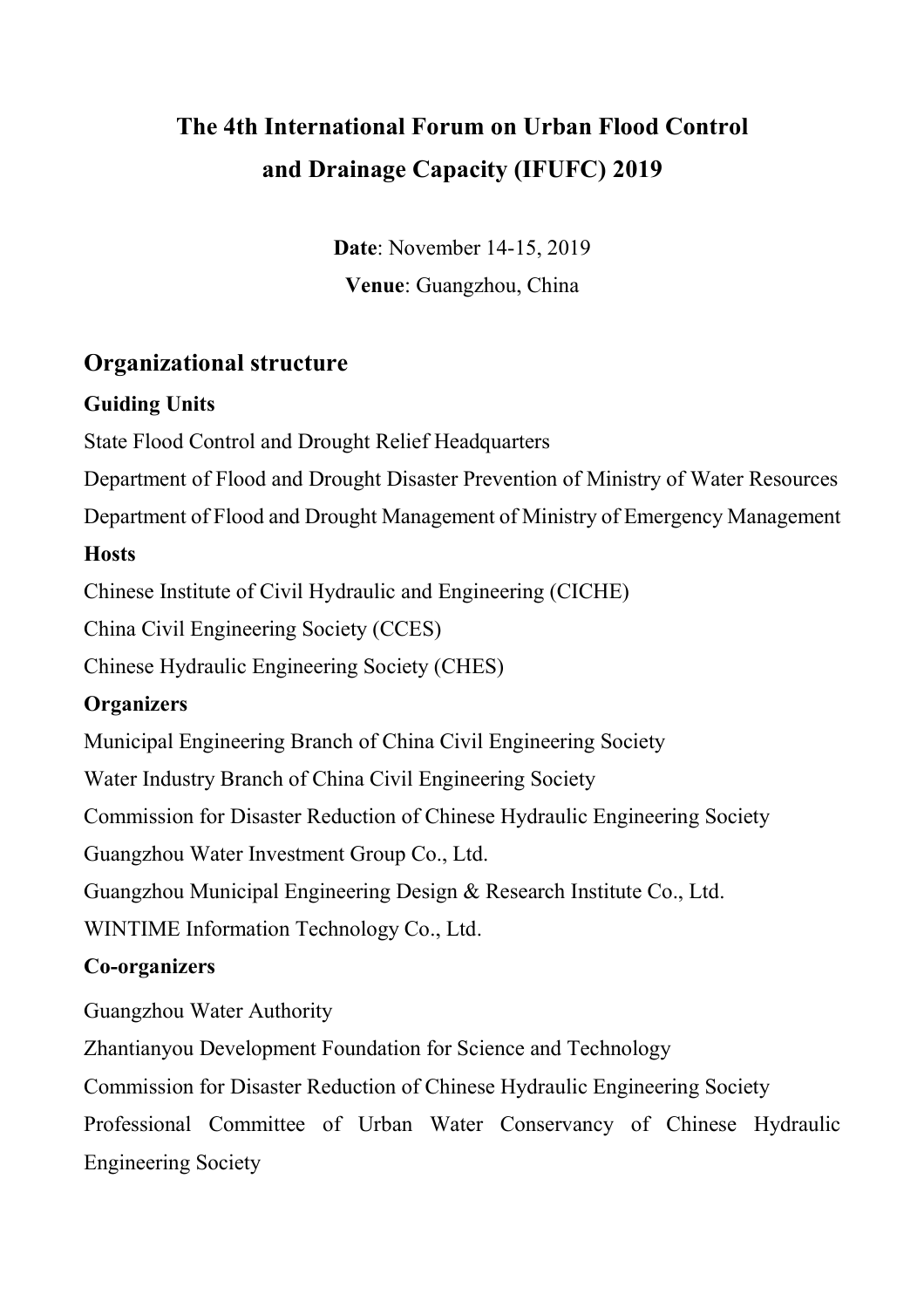International Press-in Association Guangzhou Engineering Survey and Design Industry Association Beijing Key Laboratory of Urban Water Recycle and Sponge City China Institute of Water Resources and Hydropower Research The Research Center for Climate Change of Ministry of Water Resources Nanjing Hydraulic Research Institute Research Centre on Sponge City of Wuhan University Hohai Univeristiy Shanghai Urban Construction Design & Research Institute Beijing General Municipal Engineering Design & Research Institute Co., Ltd. Giken Ltd. Shanghai Guanli Construction Engineering Co., Ltd. **Official website:** http://www.ifufc.com/

# **Topics of the Forum**

**Theme:** Urban Flood Control and Management

# **Topics:**

- 1. Comprehensive planning of flood control and drainage;
- 2. Water environment and ecological protection;
- 3. Information technology and intelligent water affairs;
- 4. Early warning and risk management of urban rainstorm and flood;
- 5. System innovation and health assessment of river and lake management;
- 6. Treatment of black and smelly water;
- 7. Construction and operation management of urban flood control projects;
- 8. The influence of environmental change on flood and waterlogging disaster;

9. International experience in urban waterlogging prevention, drainage planning and water treatment.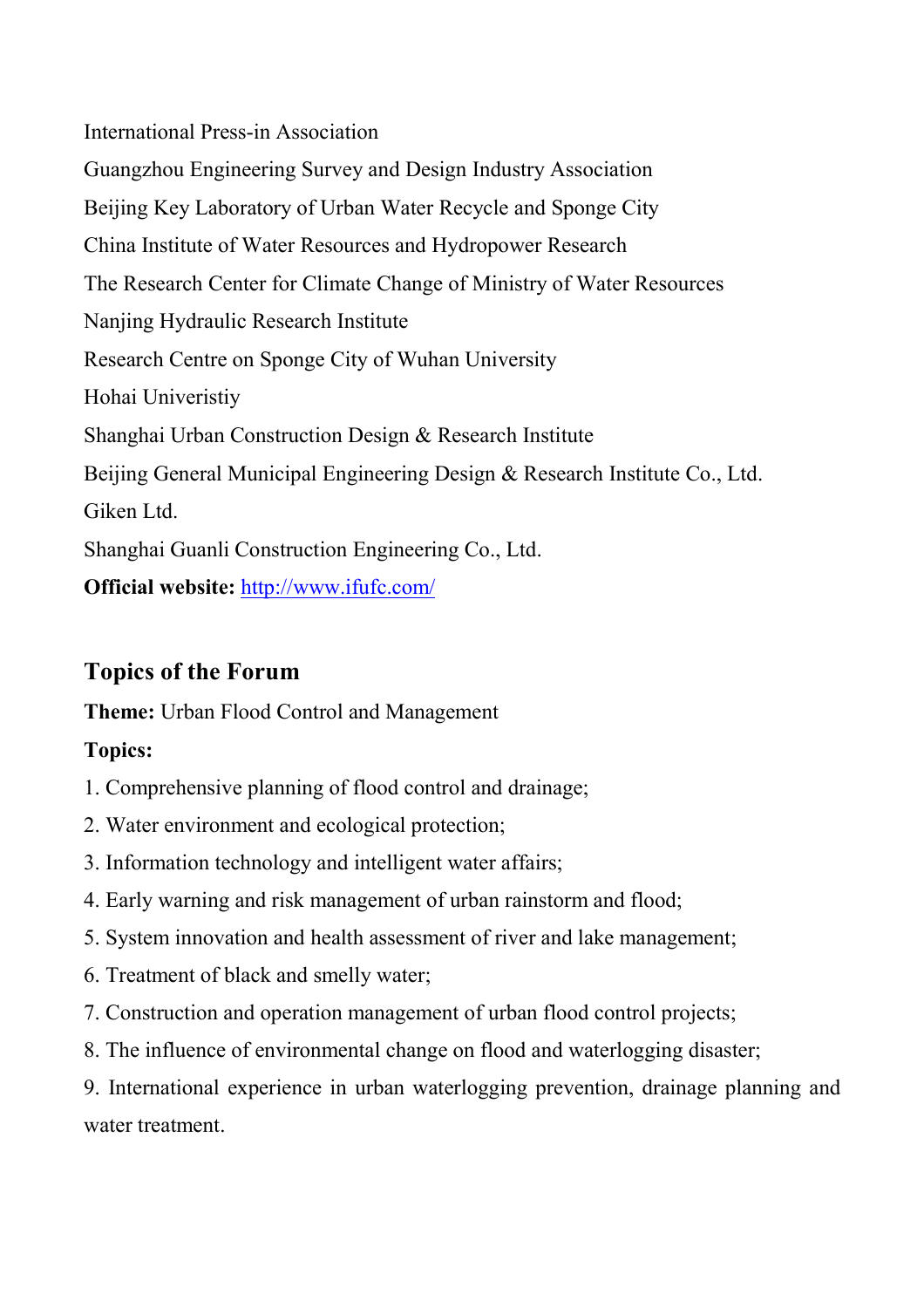#### **Professional Committee**

Honorary chairmen: Guo Yunchong, Hu Siyi

President: Zhang Jianyun

Executive chairman: Wu Xuewei

Vice chairmen: An Yaohui, Qiu Ruitian, Wang Jiong, Cheng Xiaotao, Xu Zongxue, Wang Yitang

Advisory Committee: Wang Hao, Ren Nanqi, Hou Lian, Wang Chao, Peng Yongzhen, Xia Jun, Li Mingan, Zhou Wenbo, Liu Changming, Chen Zuyu, Ding Yihui, Zheng Shouren, Osamu Kusakabe (JP), Ian Cluckie (UK)

Committee of experts: Che Wu, Feng Mingqian, Gong Haijie, Huang Hao, Chen Yangbo, Guo Qizhong, Liu Guisheng, Ning Pinghua, Tang Jianguo, Xie Yingxia, Xiang Liyun, Yang Xiangping, Yang Tao, Zhang Fei, Zhang Chen, Zhang Shenglei, Zhang Yun, Zhang Jianpin, Zhang Shanfa, Zheng Xingcan, Zhu Haochuan, Zhao Minhua, Zhang Weijun, Wang Guanghua, Chen Guozhu, Sun Yueping, Huang Jin, Sentian Hongzhao, Wang Hengdong, Liu Shuming, Atsushi Yamada (JP), Ikuro Kasuga (JP), Taro Kasuya (JP), Kuniyoshi Takeuchi (JP), Slobodan P.Simonovic (CA), Michael Ro (UK), Ong Choon Nam (SG), Mark Van Loosdrecht (NL),

### **Organizational Committee:**

Director committee: Lin Jiaxiang Vice chairmen: Xiong Zhengyuan and Jin Junliang Committee: Zhang Song, Li Dan, Sun Zhiyong, Guan Tiesheng, Wei Lixin, Deng Yan and Wang Bei Secretariat: Cheng Ye, Guo Shoucheng, Mao Liyuan, Wang Ruixue, Min Feng, Huang Wenfang, Wang Meng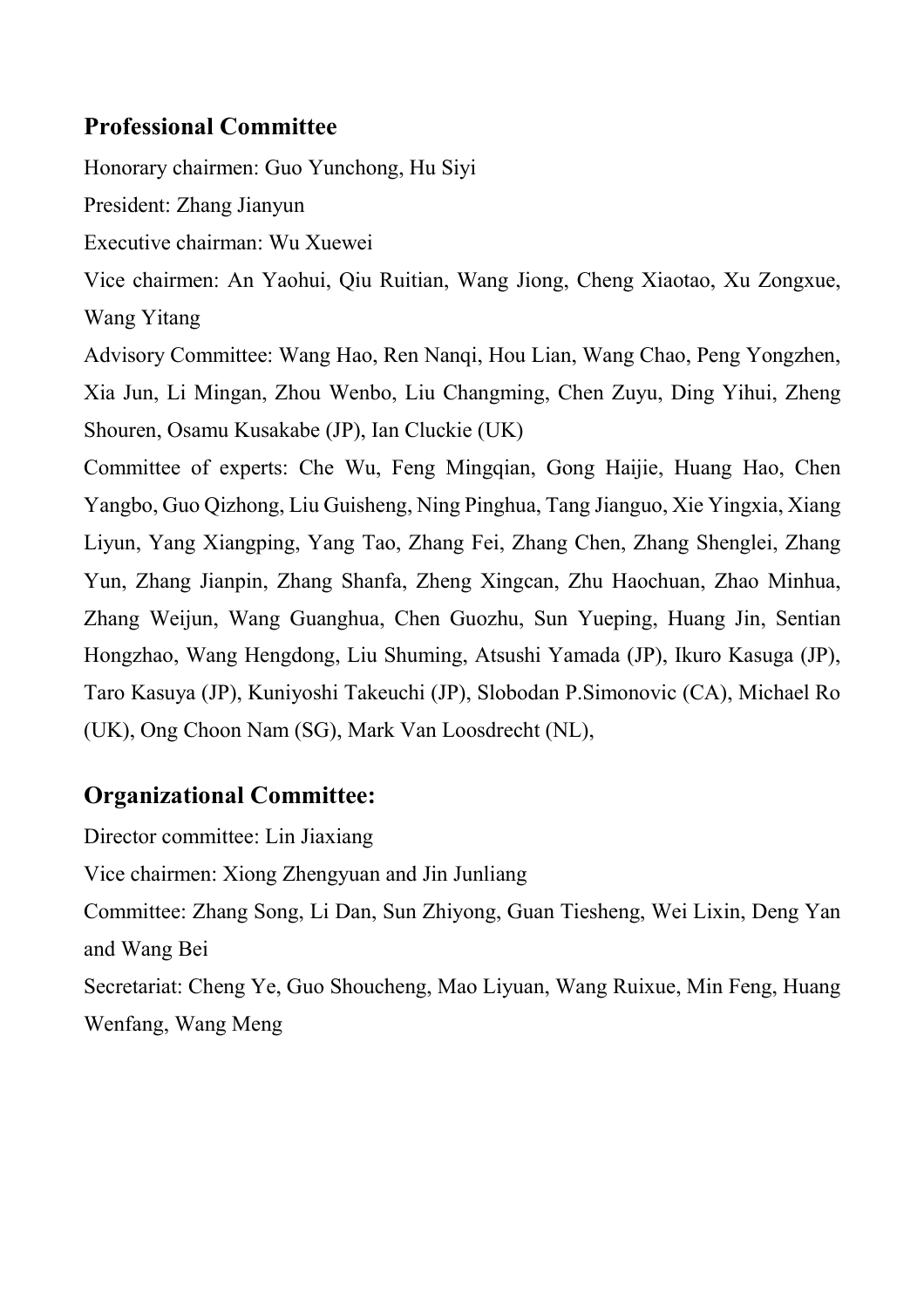# **Call for papers**

Any original papers on the following topics that are neither published nor submitted to former academic conferences will be considered.

- 1. Comprehensive planning of flood control and drainage;
- 2. Water environment and ecological protection;
- 3. Information technology and intelligent water affairs;
- 4. Early warning and risk management of urban rainstorm and flood;
- 5. System innovation and health assessment of river and lake management;
- 6. Treatment of black and smelly water;
- 7. Construction and operation management of urban flood control projects;
- 8. The influence of environmental change on flood and waterlogging disaster;

9. International experience in urban waterlogging prevention, drainage planning and water treatment.

The paper should be of certain academic and practical significance.

Papers submitted will be thoroughly reviewed, and outstanding papers will be published in:

- (1) Paper Collection of IFUFC 2019
- (2) or *China Municipal Engineering*

or be recommended as keynote speech on the Forum.

Deadline: September 20, 2019

Submission email: ifufc@wintimechina.com

Requirements: The paper should be around 6000 words. Please specify "Conference Submission" in the email subject. Submit the paper in WORD and specified format.

Early submission is recommended. Each paper will be reviewed within 20 days.